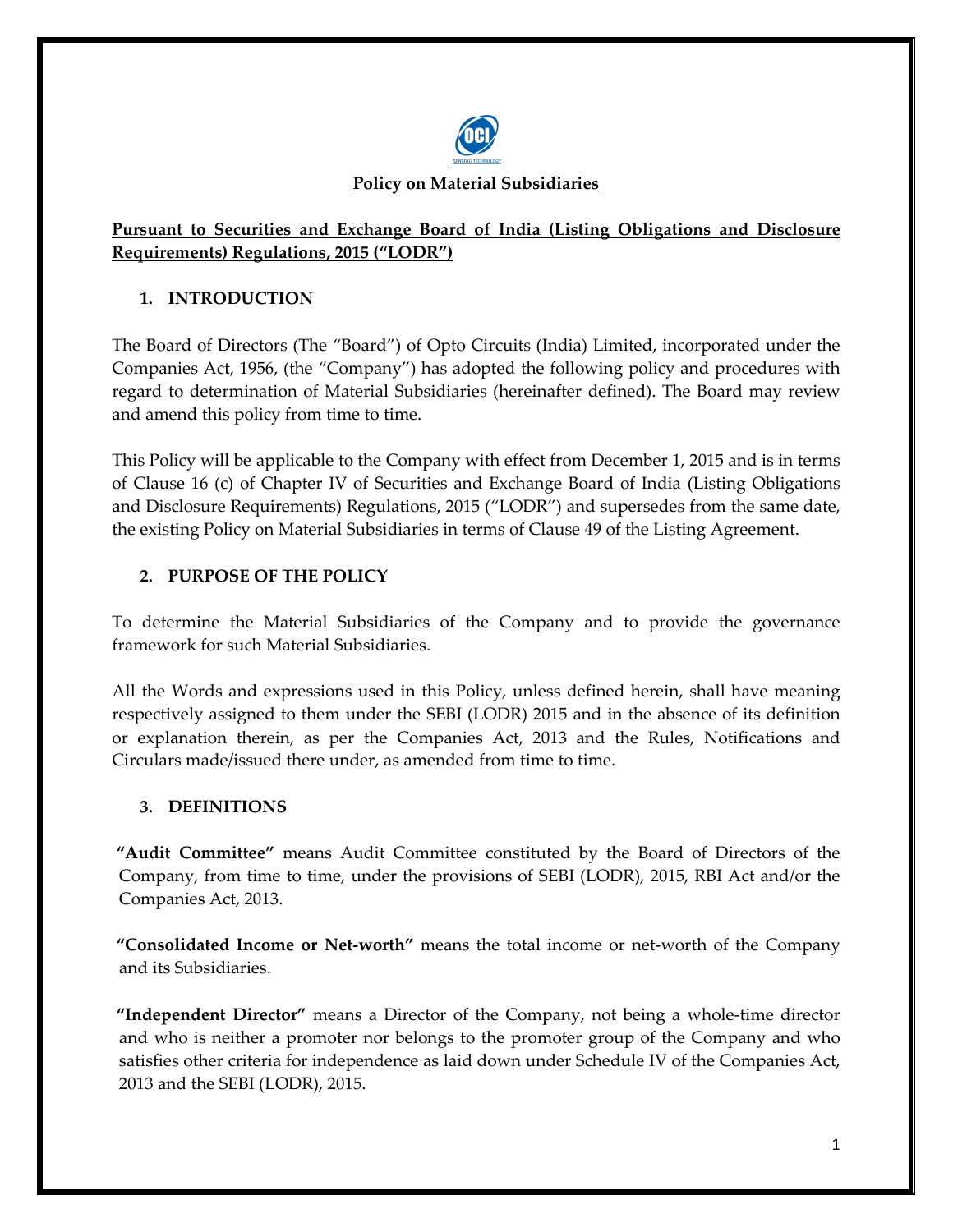**"Policy"** means this Policy on Material Subsidiary.

**"Material Subsidiary"** shall mean a subsidiary, whose income or net worth exceeds twenty percent of the consolidated income or net worth respectively, of the listed entity and its subsidiaries in the immediately preceding accounting year.

**"Significant transactions and arrangements"** shall mean any individual transaction or arrangement that exceeds or is likely to exceed 10% of the total revenue or total expenses or total assets or total liabilities, as the case may be, of the material unlisted subsidiary for the immediately preceding accounting year.

**"Subsidiary"** means a subsidiary as defined under the Companies Act, 2013 and the Rules made there under.

### **4. POLICY**

i. A subsidiary shall be a Material Subsidiary, if any of the following conditions are satisfied:

a. Whose net worth exceeds 20% of the net worth of the Company and its Subsidiaries in the immediately preceding accounting year; or

b. which have generated 20% of the consolidated income of the Company and its Subsidiaries in the immediately preceding accounting year

ii. One Independent Director of the Company shall be a Director on the Board of the material unlisted Indian subsidiary company.

iii. The Audit Committee of the Board of the Company shall review the financial statements, in particular, the investments made by the unlisted subsidiary company.

iv. The minutes of the unlisted subsidiary companies shall be placed before the Board of the Company.

v. The Management shall periodically bring to the attention of the Board of Directors of the Company, a statement of all Significant Transactions and Arrangements entered into by the unlisted subsidiary company.

## **5. DISPOSAL OF MATERIAL SUBSIDIARY**

### The Company shall not:

i. dispose of the shares in its Material Subsidiary which would reduce its shareholding (either on its own or together with other subsidiaries) to less than 50% or cease the exercise of control